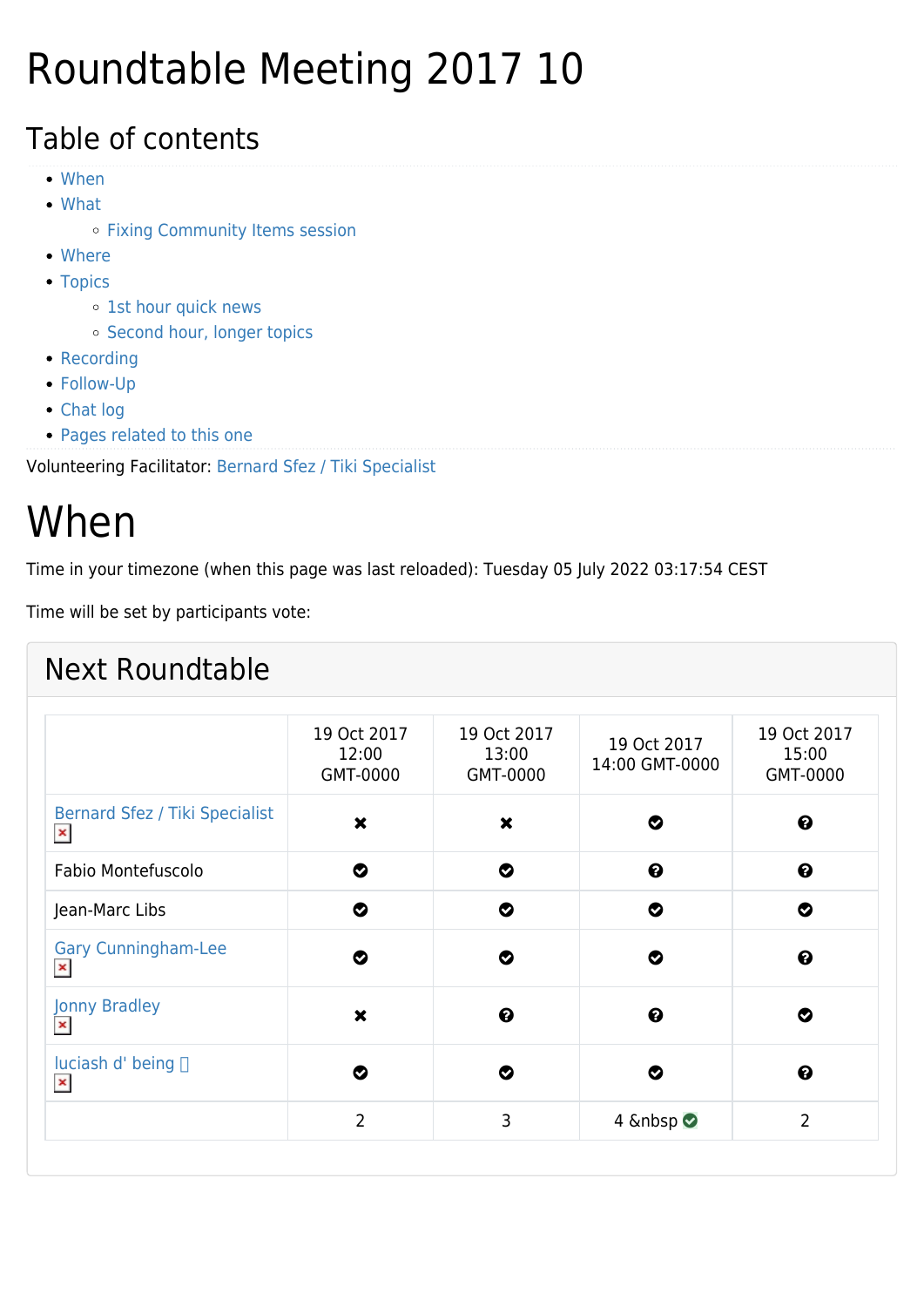# What

See [Roundtable Meetings](https://tiki.org/Roundtable-Meetings) for a detailed description.

#### Fixing Community Items session

#### ([Why this?](https://tiki.org/170109+TAG+Meeting#Getting_some_urgent_fixes_for_the_Community_sites))

Closing the Roundtable time we use available time to organize a session to fix a list of bugs from the reports at <https://dev.tiki.org/Community+items#Summary> and<https://dev.tiki.org/Community+items#List>

 $\bullet$ ....

#### Tiki community issues (no coding) where volunteers are needed

 $\bullet$ ...

## Where

<http://live.tiki.org>

#### **Topics** 1st hour quick news

- 1. Preparing next month branching
- 2. Japan Tikifest summary

#### Second hour, longer topics

- 1. Tiki code reformat
- 2. Tiki to Bootstrap4
- 3. CAPTCHA Options
	- We got an email pointing us at [this list](https://www.whoishostingthis.com/resources/captcha/) which has a good selection of alternatives and as we have had to go back to manual validation of registrations [here](https://tiki.org/) it is obviously something we need to improve in Tiki imho

#### Recording

[https://recordings.rna1.blindsidenetworks.com/citadelrock/d559965849921585c1849af03b7a51638700d9](https://recordings.rna1.blindsidenetworks.com/citadelrock/d559965849921585c1849af03b7a51638700d979-1508421652473/presentation/) [79-1508421652473/presentation/](https://recordings.rna1.blindsidenetworks.com/citadelrock/d559965849921585c1849af03b7a51638700d979-1508421652473/presentation/)

# Follow-Up